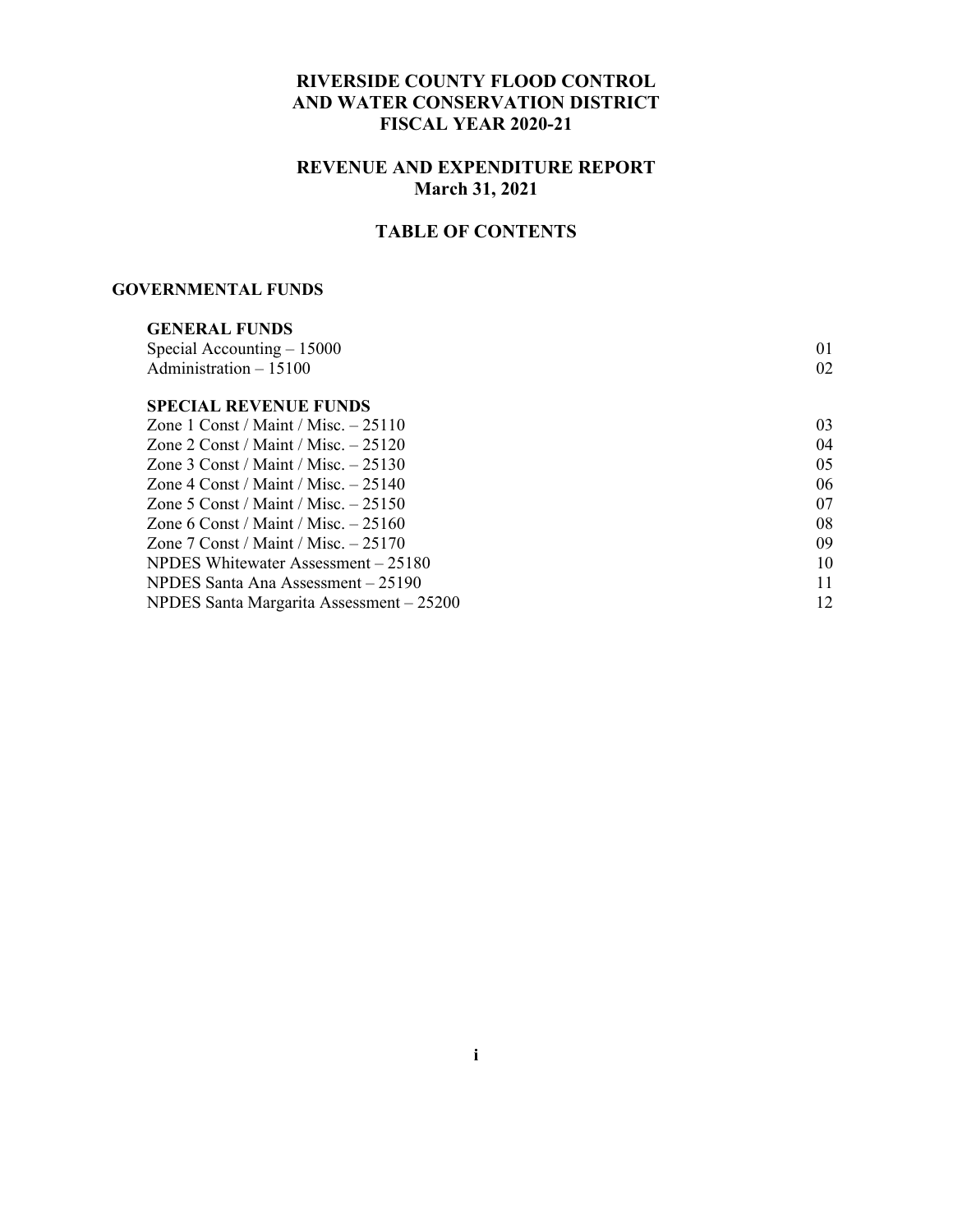#### **Revenue and Expenditure Report Fund 15000 -- Special Accounting As Of 3/31/21**

|                                 | Month-To-Date | Year-To-Date  | Year-To-Date | Bdgt. to Act. |         |
|---------------------------------|---------------|---------------|--------------|---------------|---------|
|                                 | Actual        | <b>Budget</b> | Actual       | Variance      | Pct.    |
| <b>Revenues</b>                 |               |               |              |               |         |
| <b>Charges For Services</b>     | \$56,421      | \$1,110,000   | \$586,491    | \$523,509     | 52.8%   |
| <b>Total Revenues</b>           | \$56,421      | \$1,110,000   | \$586,491    | \$523,509     | 52.8%   |
| <b>Expenditures</b>             |               |               |              |               |         |
| <b>Salaries and Benefits</b>    | \$110,272     | \$1,065,495   | \$763,682    | \$301,813     | 71.7%   |
| Services and Supplies           | 16,214        | 222,227       | 9.387        | 212,840       | 4.2%    |
| Other Charges                   | 0             | 10.000        | 0            | 10.000        | $0.0\%$ |
| <b>Transfers Out</b>            |               | 1.000         |              | 1.000         | $0.0\%$ |
| <b>Total Expenditures</b>       | \$126,485     | \$1,298,722   | \$773,069    | \$525,653     | 59.5%   |
| <b>Total Special Accounting</b> | (\$70,064)    | (\$188,722)   | (\$186,578)  | (\$2,144)     | 98.9%   |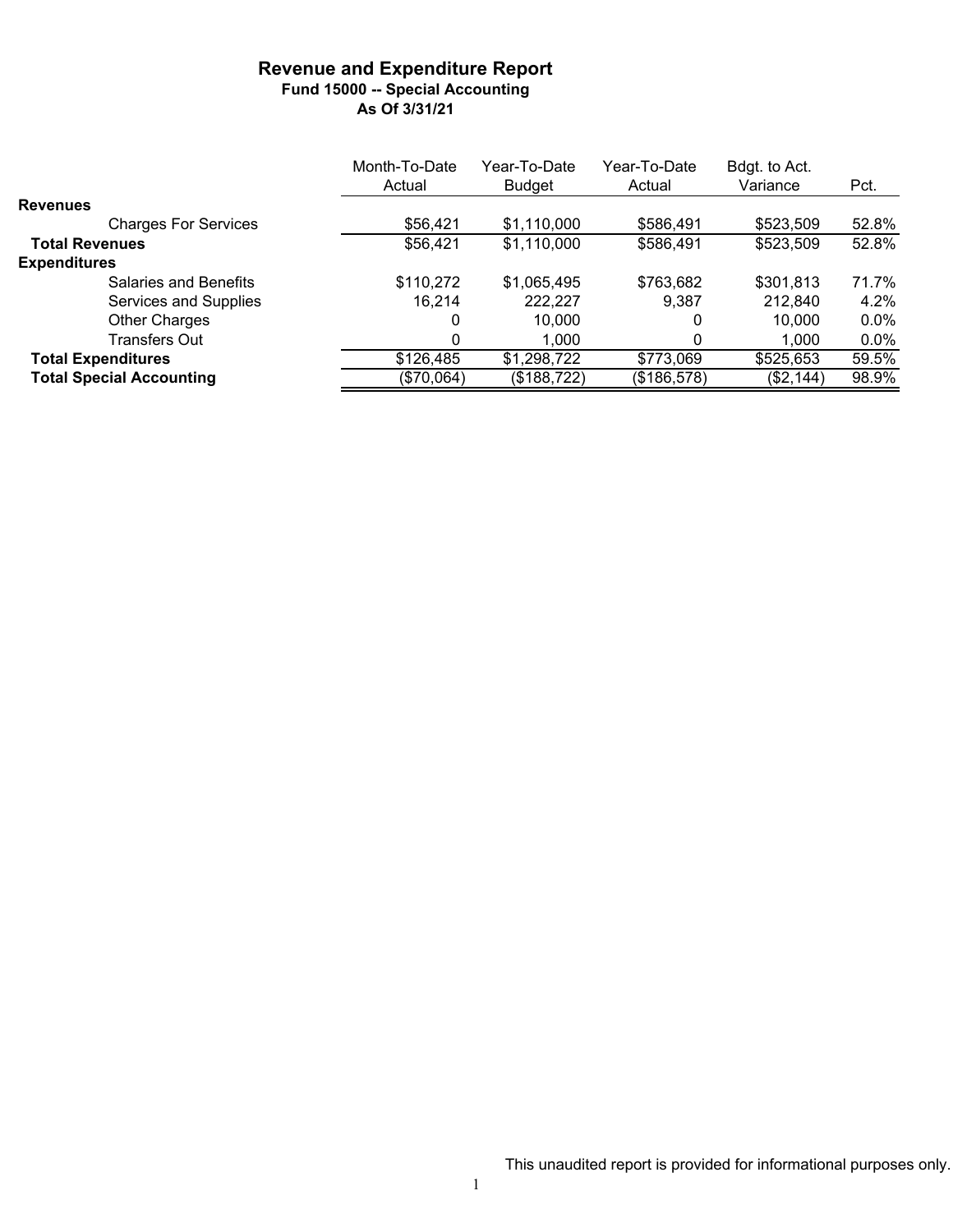# **Fund 15100 -- Flood Administration**

|                                            | Month-To-Date<br>Actual | Year-To-Date<br><b>Budget</b> | Year-To-Date<br>Actual | Bdgt. to Act.<br>Variance | Pct.      |
|--------------------------------------------|-------------------------|-------------------------------|------------------------|---------------------------|-----------|
| <b>Revenues</b>                            |                         |                               |                        |                           |           |
| <b>Property Taxes</b>                      | \$113,521               | \$4,334,344                   | \$2,662,624            | \$1,671,720               | 61.4%     |
| Redevelopment                              | 529                     | 778,332                       | 575,687                | 202,645                   | 74.0%     |
| Intergovernmental                          | 74,706                  | 38.549                        | 94,582                 | (56,033)                  | 245.4%    |
| <b>Charges For Services</b>                | 8,194                   | 99.463                        | 47,104                 | 52,359                    | 47.4%     |
| <b>Charges For Administrative Services</b> | 2,625                   | 9,000                         | 13,175                 | (4, 175)                  | 146.4%    |
| <b>Investment Earnings</b>                 | 5,317                   | 142,512                       | (9,782)                | 152,294                   | $-6.9%$   |
| Transfers In                               | (35, 791)               | 4,700,000                     | 1,359,498              | 3,340,502                 | 28.9%     |
| <b>Total Revenues</b>                      | \$169,101               | \$10,102,200                  | \$4,742,888            | \$5,359,312               | 46.9%     |
| <b>Expenditures</b>                        |                         |                               |                        |                           |           |
| <b>Salaries and Benefits</b>               | (\$821,792)             | \$4,019,622                   | \$2,521,918            | \$1,497,704               | 62.7%     |
| Services and Supplies                      | 373,994                 | 5,345,771                     | 3,865,214              | 1,480,557                 | 72.3%     |
| Other Charges                              |                         | 1,000                         |                        | 1.000                     | $0.0\%$   |
| Capital Outlay                             |                         | 90,113                        | 88,919                 | 1,194                     | 98.7%     |
| Transfers Out                              | 0                       | 1,000                         | 0                      | 1,000                     | $0.0\%$   |
| <b>Total Expenditures</b>                  | (\$447,798)             | \$9,457,506                   | \$6,476,051            | \$2,981,455               | 68.5%     |
| <b>Total Flood Administration</b>          | \$616,899               | \$644,694                     | (\$1,733,162)          | \$2,377,856               | $-268.8%$ |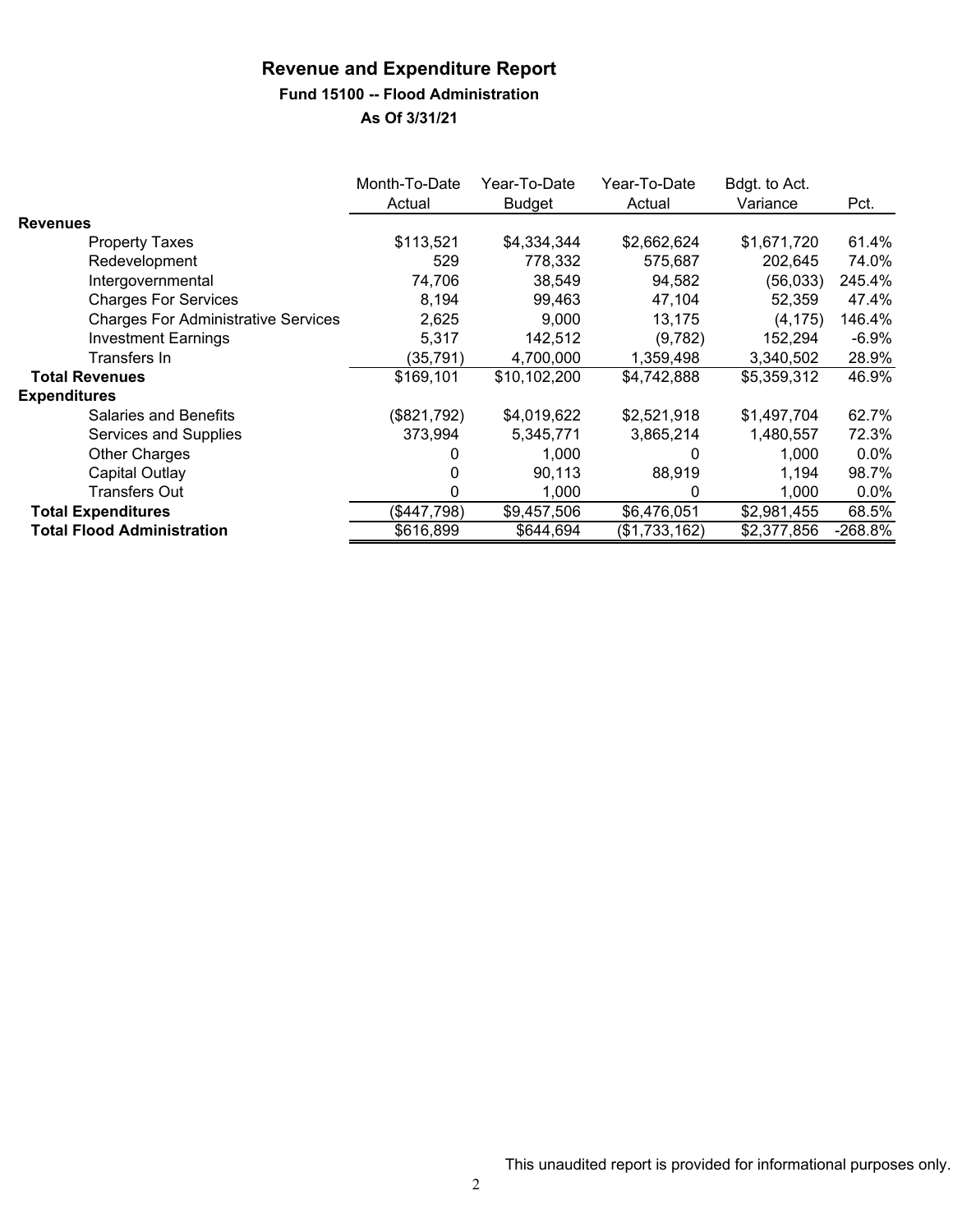# **Fund 25110 -- Zone 1 Const-Maint-Misc**

|                       |                                      | Month-To-Date<br>Actual | Year-To-Date<br>Budget | Year-To-Date<br>Actual | Bdgt. to Act.<br>Variance | Pct.     |
|-----------------------|--------------------------------------|-------------------------|------------------------|------------------------|---------------------------|----------|
| <b>Revenues</b>       |                                      |                         |                        |                        |                           |          |
|                       | <b>Property Taxes</b>                | \$236,379               | \$9,267,284            | \$5,530,508            | \$3,736,776               | 59.7%    |
|                       | Redevelopment                        | 0                       | 3,221,618              | 2,347,159              | 874,459                   | 72.9%    |
|                       | Intergovernmental                    | 0                       | 81,932                 | 41,145                 | 40,787                    | 50.2%    |
|                       | <b>Charges For Services</b>          |                         | 0                      | 65,421                 | (65, 421)                 | N/A      |
|                       | Area Drainage Plan Fees              |                         | 5,000                  | 0                      | 5,000                     | $0.0\%$  |
|                       | <b>Investment Earnings</b>           | 37,976                  | 382,615                | (56, 860)              | 439,475                   | $-14.9%$ |
|                       | Use of Assets                        | 2,933                   | 155,000                | 120,194                | 34,806                    | 77.5%    |
| <b>Total Revenues</b> |                                      | \$277,288               | \$13,113,449           | \$8,047,567            | \$5,065,882               | 61.4%    |
| <b>Expenditures</b>   |                                      |                         |                        |                        |                           |          |
|                       | <b>Salaries and Benefits</b>         | \$459,594               | \$6,343,943            | \$5,027,496            | \$1,316,447               | 79.2%    |
|                       | Services and Supplies                | 225,113                 | 3,832,272              | 1,283,534              | 2,548,738                 | 33.5%    |
|                       | Other Charges                        | 61,685                  | 12,197,687             | 66,517                 | 12,131,170                | 0.5%     |
|                       | Capital Outlay                       | 0                       | 2,217,038              | 0                      | 2,217,038                 | $0.0\%$  |
|                       | <b>Transfers Out</b>                 | 7,091                   | 1,491,834              | 233,777                | 1,258,057                 | 15.7%    |
|                       | <b>Total Expenditures</b>            | \$753,482               | \$26,082,774           | \$6,611,325            | \$19,471,449              | 25.3%    |
|                       | <b>Total Zone 1 Const-Maint-Misc</b> | (\$476,194)             | (\$12,969,325)         | \$1,436,242            | (\$14,405,567)            | $-11.1%$ |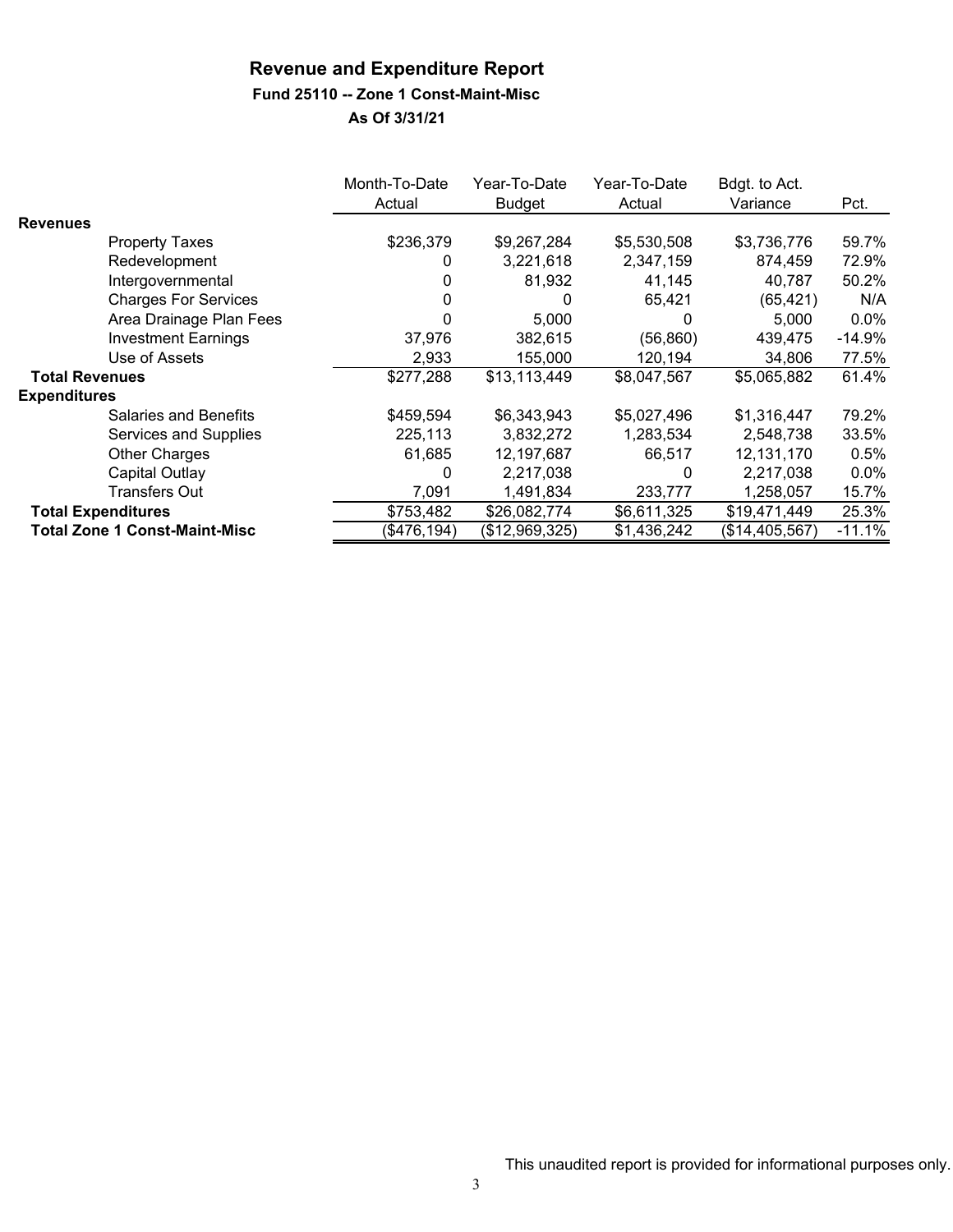### **Fund 25120 -- Zone 2 Const-Maint-Misc**

|                       |                                      | Month-To-Date<br>Actual | Year-To-Date<br><b>Budget</b> | Year-To-Date<br>Actual | Bdgt. to Act.<br>Variance | Pct.     |
|-----------------------|--------------------------------------|-------------------------|-------------------------------|------------------------|---------------------------|----------|
| <b>Revenues</b>       |                                      |                         |                               |                        |                           |          |
|                       | <b>Property Taxes</b>                | \$421,105               | \$15,812,556                  | \$9,840,680            | \$5,971,876               | 62.2%    |
|                       | Redevelopment                        | 0                       | 2,164,120                     | 1,589,620              | 574,500                   | 73.5%    |
|                       | Intergovernmental                    | 0                       | 284,389                       | 73,757                 | 210,632                   | 25.9%    |
|                       | <b>Charges For Services</b>          |                         | 500                           | 5.000                  | (4,500)                   | 1000.0%  |
|                       | Area Drainage Plan Fees              | 0                       | 1,000                         | 3,815                  | (2,815)                   | 381.5%   |
|                       | <b>Investment Earnings</b>           | 68,784                  | 956,500                       | (103, 993)             | 1,060,493                 | $-10.9%$ |
|                       | Use of Assets                        | 0                       | 300                           | 159,568                | (159,268)                 | 53189.3% |
| <b>Total Revenues</b> |                                      | \$489,889               | \$19,219,365                  | \$11,568,447           | \$7,650,918               | 60.2%    |
| <b>Expenditures</b>   |                                      |                         |                               |                        |                           |          |
|                       | <b>Salaries and Benefits</b>         | \$5,414,986             | \$11,774,867                  | \$10,234,329           | \$1,540,538               | 86.9%    |
|                       | Services and Supplies                | 303,242                 | 5,802,890                     | 1,633,878              | 4,169,012                 | 28.2%    |
|                       | Other Charges                        | 146,157                 | 12,445,821                    | 1,451,391              | 10,994,430                | 11.7%    |
|                       | <b>Capital Outlay</b>                | 170.520                 | 13,202,097                    | 3,125,826              | 10,076,271                | 23.7%    |
|                       | Transfers Out                        | 8,015                   | 2,069,711                     | 492,254                | 1,577,457                 | 23.8%    |
|                       | <b>Total Expenditures</b>            | \$6,042,921             | \$45,295,386                  | \$16,937,678           | \$28,357,708              | 37.4%    |
|                       | <b>Total Zone 2 Const-Maint-Misc</b> | (\$5,553,032)           | (\$26,076,021)                | (\$5,369,231)          | (\$20,706,790)            | 20.6%    |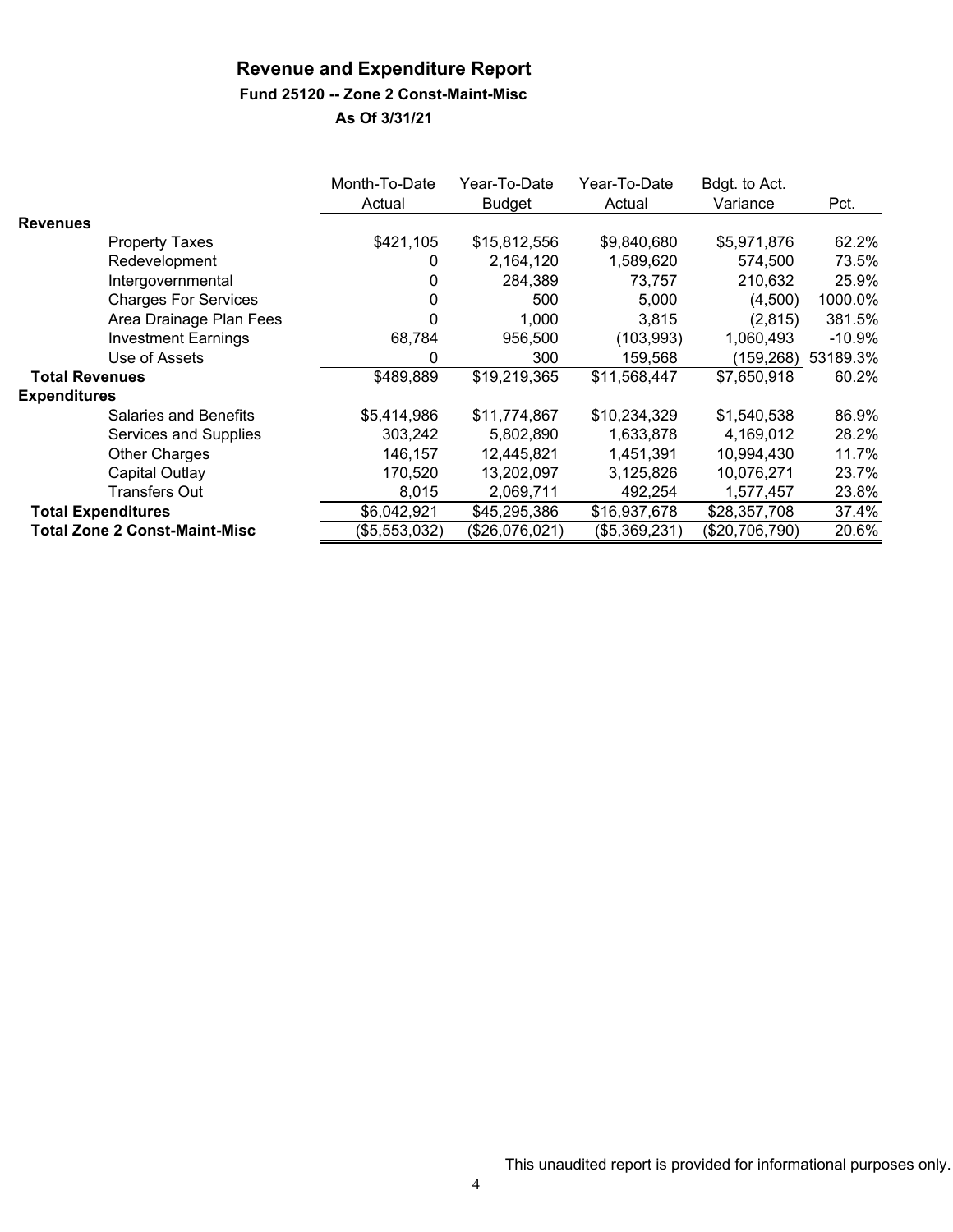# **Fund 25130 -- Zone 3 Const-Maint-Misc**

|                       |                                      | Month-To-Date<br>Actual | Year-To-Date<br><b>Budget</b> | Year-To-Date<br>Actual | Bdgt. to Act.<br>Variance | Pct.    |
|-----------------------|--------------------------------------|-------------------------|-------------------------------|------------------------|---------------------------|---------|
| <b>Revenues</b>       |                                      |                         |                               |                        |                           |         |
|                       | <b>Property Taxes</b>                | \$55,872                | \$2,191,242                   | \$1,294,577            | \$896,665                 | 59.1%   |
|                       | Redevelopment                        |                         | 859,183                       | 542,400                | 316,783                   | 63.1%   |
|                       | <b>Special Assessments</b>           |                         | 0                             | 422                    | (422)                     | N/A     |
|                       | Intergovernmental                    | (825, 746)              | 4,710,007                     | 9,638                  | 4,700,369                 | 0.2%    |
|                       | <b>Charges For Services</b>          |                         | $\Omega$                      | 9,081                  | (9,081)                   | N/A     |
|                       | <b>Investment Earnings</b>           | 7,269                   | 90,000                        | (8, 288)               | 98,288                    | $-9.2%$ |
| <b>Total Revenues</b> |                                      | (\$762,605)             | \$7,850,432                   | \$1,847,830            | \$6,002,602               | 23.5%   |
| <b>Expenditures</b>   |                                      |                         |                               |                        |                           |         |
|                       | Salaries and Benefits                | \$93,406                | \$1,507,407                   | \$586,189              | \$921,218                 | 38.9%   |
|                       | Services and Supplies                | 35,002                  | 1,509,799                     | 440,947                | 1,068,852                 | 29.2%   |
|                       | <b>Other Charges</b>                 | 15,695                  | 336.450                       | 41.128                 | 295,322                   | 12.2%   |
|                       | <b>Capital Outlay</b>                | 727,189                 | 7,753,137                     | 1,223,201              | 6,529,936                 | 15.8%   |
|                       | Transfers Out                        | 1,457                   | 695,955                       | 43,310                 | 652,645                   | 6.2%    |
|                       | <b>Total Expenditures</b>            | \$872,750               | \$11,802,748                  | \$2,334,774            | \$9,467,974               | 19.8%   |
|                       | <b>Total Zone 3 Const-Maint-Misc</b> | (\$1,635,355)           | (\$3,952,316)                 | (\$486,944)            | (\$3,465,372)             | 12.3%   |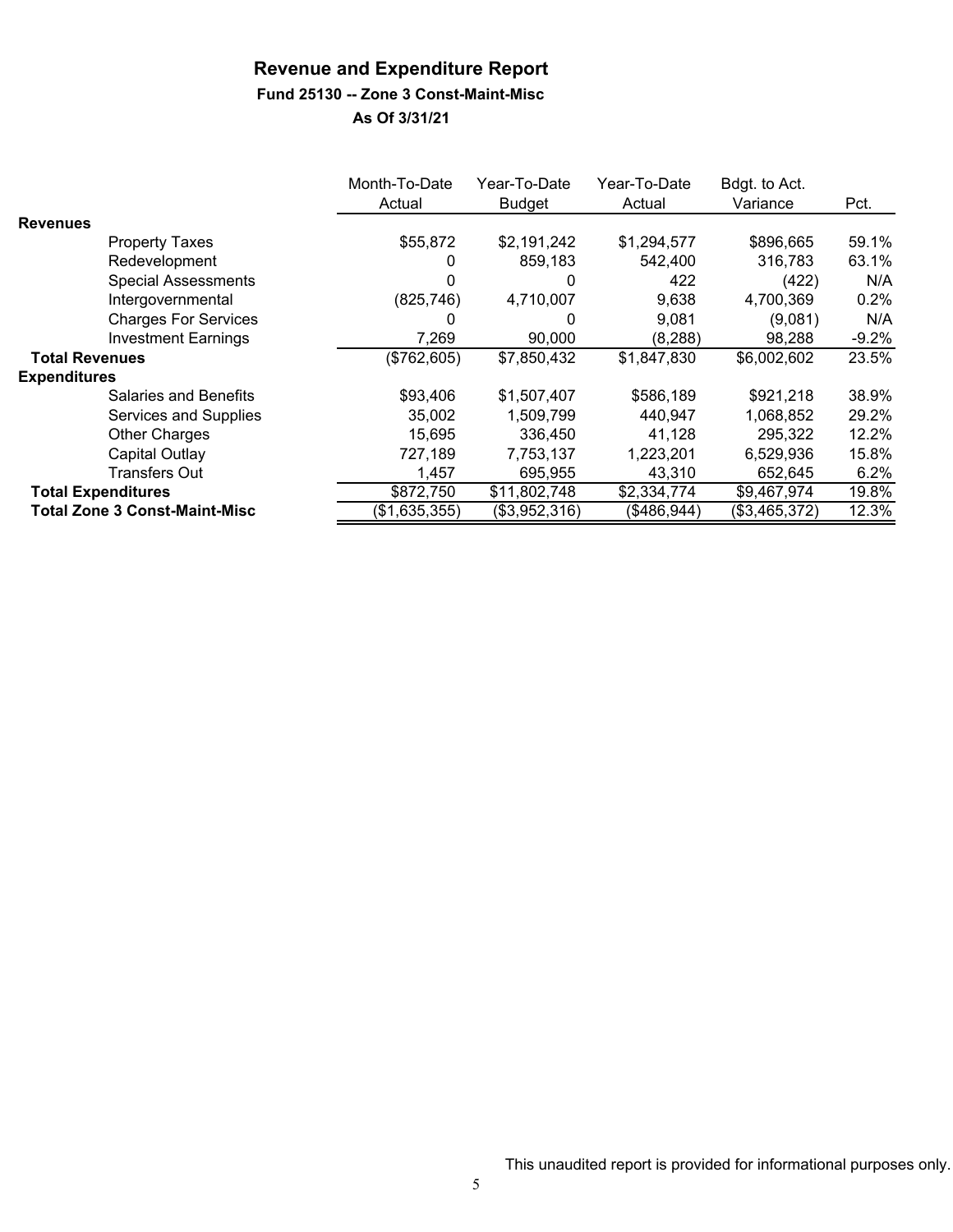# **Fund 25140 -- Zone 4 Const-Maint-Misc**

|                       |                                      | Month-To-Date | Year-To-Date  | Year-To-Date  | Bdgt. to Act. |           |
|-----------------------|--------------------------------------|---------------|---------------|---------------|---------------|-----------|
|                       |                                      | Actual        | <b>Budget</b> | Actual        | Variance      | Pct.      |
| <b>Revenues</b>       |                                      |               |               |               |               |           |
|                       | Property Taxes                       | \$449,880     | \$16,657,077  | \$10,635,528  | \$6,021,549   | 63.8%     |
|                       | Redevelopment                        | 0             | 2,764,067     | 2,173,622     | 590,445       | 78.6%     |
|                       | Intergovernmental                    | 0             | 1,029,868     | 79,228        | 950.640       | 7.7%      |
|                       | <b>Charges For Services</b>          | 120           | $\Omega$      | 20,306        | (20, 306)     | N/A       |
|                       | Area Drainage Plan Fees              | 619,931       | 1,000         | 1,004,371     | (1,003,371)   | 100437.1% |
|                       | <b>Investment Earnings</b>           | 45,434        | 549,759       | (77, 643)     | 627,402       | $-14.1%$  |
|                       | Use of Assets                        | 600           | 7,800         | 11,700        | (3,900)       | 150.0%    |
|                       | Transfers In                         | 0             | 5,898,309     | $\mathbf{0}$  | 5,898,309     | $0.0\%$   |
| <b>Total Revenues</b> |                                      | \$1,115,965   | \$26,907,880  | \$13,847,112  | \$13,060,768  | 51.5%     |
| <b>Expenditures</b>   |                                      |               |               |               |               |           |
|                       | <b>Salaries and Benefits</b>         | \$4,131,032   | \$10,677,538  | \$9,862,261   | \$815,277     | 92.4%     |
|                       | Services and Supplies                | 327,763       | 7,095,547     | 2,110,460     | 4,985,087     | 29.7%     |
|                       | <b>Other Charges</b>                 | 100,758       | 6,290,635     | 689,063       | 5,601,572     | 11.0%     |
|                       | Capital Outlay                       | 0             | 1,476,000     | 0             | 1,476,000     | $0.0\%$   |
|                       | <b>Transfers Out</b>                 | 8,466         | 4,245,940     | 3,115,580     | 1,130,360     | 73.4%     |
|                       | <b>Total Expenditures</b>            | \$4,568,019   | \$29,785,660  | \$15,777,364  | \$14,008,296  | 53.0%     |
|                       | <b>Total Zone 4 Const-Maint-Misc</b> | (\$3,452,053) | (\$2,877,780) | (\$1,930,252) | (\$947,528)   | 67.1%     |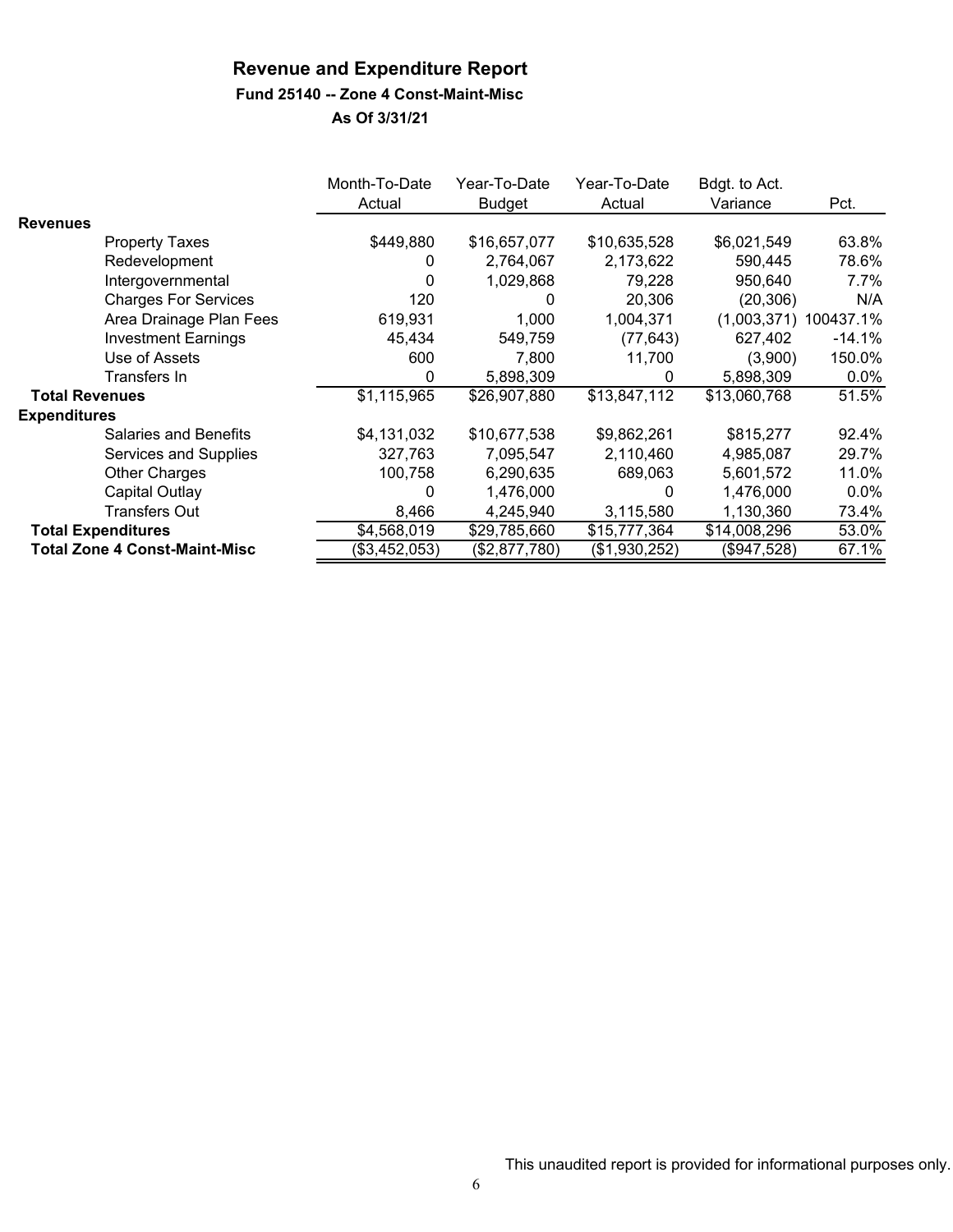## **Fund 25150 -- Zone 5 Const-Maint-Misc**

|                                      | Month-To-Date<br>Actual | Year-To-Date<br><b>Budget</b> | Year-To-Date<br>Actual | Bdgt. to Act.<br>Variance | Pct.      |
|--------------------------------------|-------------------------|-------------------------------|------------------------|---------------------------|-----------|
| <b>Revenues</b>                      |                         |                               |                        |                           |           |
| <b>Property Taxes</b>                | \$100,215               | \$3,799,006                   | \$2,428,435            | \$1,370,571               | 63.9%     |
| Redevelopment                        | 11,046                  | 563,980                       | 488,243                | 75,737                    | 86.6%     |
| Intergovernmental                    | 0                       | 2,873,523                     | 80,312                 | 2,793,211                 | 2.8%      |
| <b>Investment Earnings</b>           | 17,022                  | 192,274                       | (26, 678)              | 218,952                   | $-13.9\%$ |
| <b>Total Revenues</b>                | \$128,283               | \$7,428,783                   | \$2,970,311            | \$4,458,472               | 40.0%     |
| <b>Expenditures</b>                  |                         |                               |                        |                           |           |
| Salaries and Benefits                | \$180,905               | \$2,919,431                   | \$2,020,206            | \$899,225                 | 69.2%     |
| Services and Supplies                | 81,720                  | 3,120,599                     | 1,214,008              | 1,906,591                 | 38.9%     |
| <b>Other Charges</b>                 | 21,827                  | 3,113,254                     | 22,427                 | 3,090,827                 | 0.7%      |
| Capital Outlay                       | 880,771                 | 5,327,360                     | 4,364,041              | 963,319                   | 81.9%     |
| <b>Transfers Out</b>                 | 2,823                   | 452,526                       | 121,058                | 331,468                   | 26.8%     |
| <b>Total Expenditures</b>            | \$1,168,045             | \$14,933,170                  | \$7,741,739            | \$7,191,431               | 51.8%     |
| <b>Total Zone 5 Const-Maint-Misc</b> | (\$1,039,762)           | (\$7,504,387)                 | (\$4,771,428)          | (\$2,732,959)             | 63.6%     |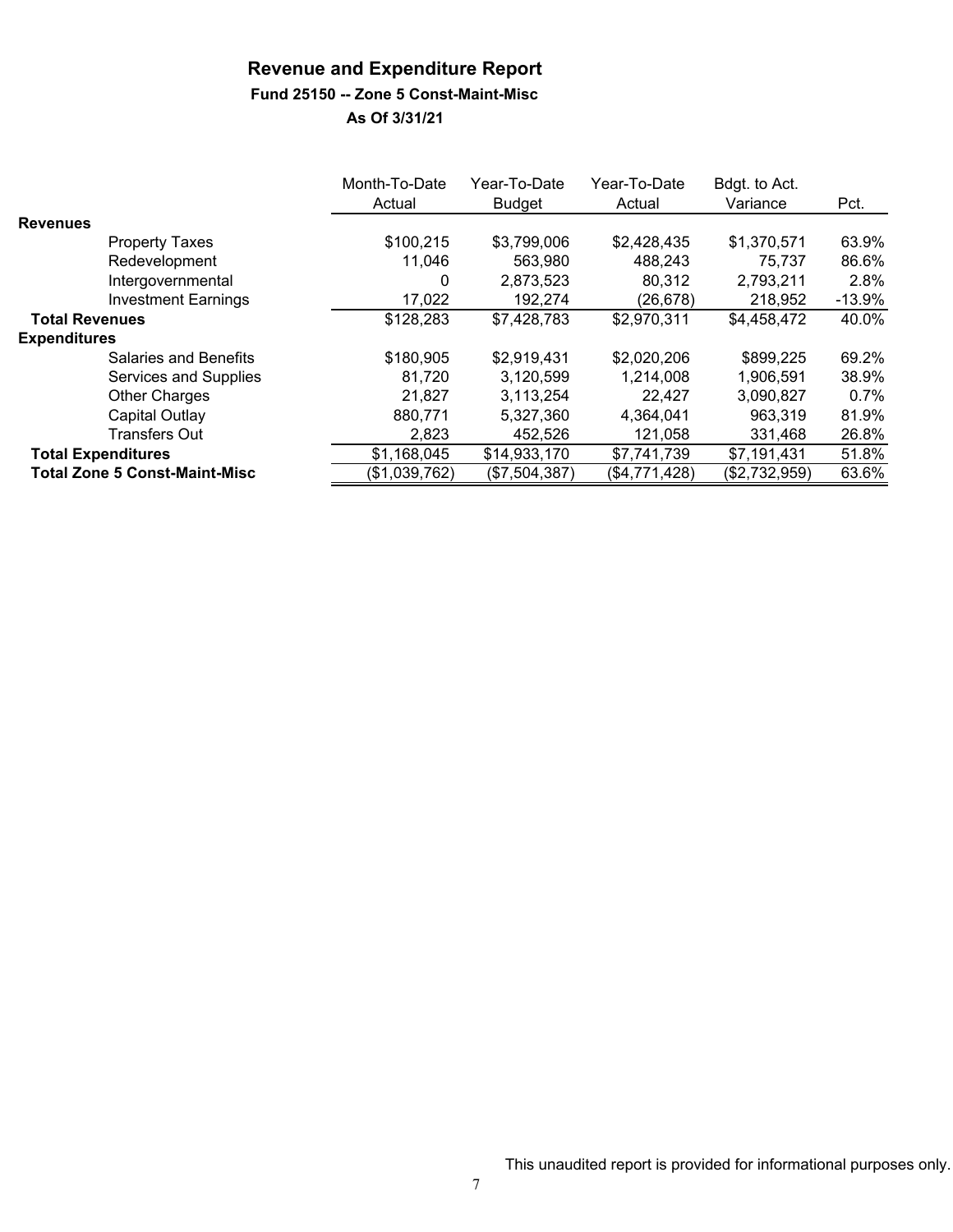## **Fund 25160 -- Zone 6 Const-Maint-Misc**

|                           |                                      | Month-To-Date | Year-To-Date  | Year-To-Date  | Bdgt. to Act. |           |
|---------------------------|--------------------------------------|---------------|---------------|---------------|---------------|-----------|
|                           |                                      | Actual        | <b>Budget</b> | Actual        | Variance      | Pct.      |
| <b>Revenues</b>           |                                      |               |               |               |               |           |
|                           | <b>Property Taxes</b>                | \$123,042     | \$4,896,773   | \$2,898,425   | \$1,998,348   | 59.2%     |
|                           | Redevelopment                        | 0             | 1,304,957     | 923,046       | 381,911       | 70.7%     |
|                           | Intergovernmental                    | (15,699)      | 4,474,677     | 331,458       | 4,143,219     | 7.4%      |
|                           | <b>Charges For Services</b>          | $\Omega$      | 345           | 5,059         | (4, 714)      | 1466.4%   |
|                           | <b>Investment Earnings</b>           | 11,257        | 208,096       | (20, 846)     | 228,942       | $-10.0\%$ |
|                           | Use of Assets                        | 107,001       | 6,000         | 113,001       | (107,001)     | 1883.4%   |
| <b>Total Revenues</b>     |                                      | \$225,601     | \$10,890,848  | \$4,250,143   | \$6,640,705   | 39.0%     |
| <b>Expenditures</b>       |                                      |               |               |               |               |           |
|                           | Salaries and Benefits                | \$220,882     | \$2,637,757   | \$1,583,184   | \$1,054,573   | 60.0%     |
|                           | Services and Supplies                | 80,866        | 3,351,353     | 593,791       | 2,757,562     | 17.7%     |
|                           | <b>Other Charges</b>                 | 33,069        | 58,000        | 33.069        | 24.931        | 57.0%     |
|                           | Capital Outlay                       | 176,745       | 7,139,308     | 3,729,297     | 3,410,011     | 52.2%     |
|                           | <b>Transfers Out</b>                 | 3,413         | 846.146       | 121,754       | 724,392       | 14.4%     |
| <b>Total Expenditures</b> |                                      | \$514,975     | \$14,032,564  | \$6,061,095   | \$7,971,469   | 43.2%     |
|                           | <b>Total Zone 6 Const-Maint-Misc</b> | (\$289,374)   | (\$3,141,716) | (\$1,810,952) | (\$1,330,764) | 57.6%     |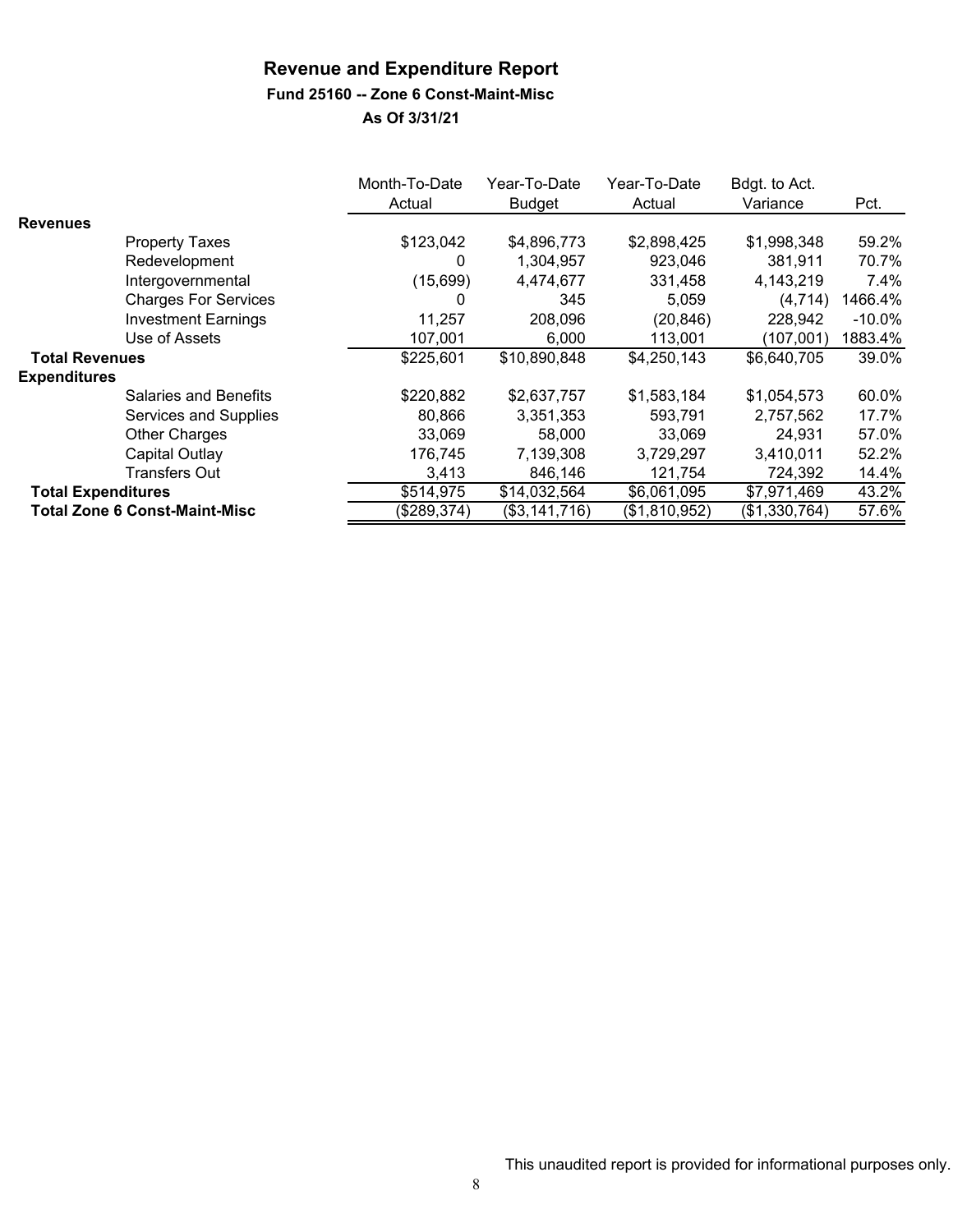# **Fund 25170 -- Zone 7 Const-Maint-Misc**

|                       |                                      | Month-To-Date | Year-To-Date  | Year-To-Date | Bdgt. to Act. |          |
|-----------------------|--------------------------------------|---------------|---------------|--------------|---------------|----------|
|                       |                                      | Actual        | <b>Budget</b> | Actual       | Variance      | Pct.     |
| <b>Revenues</b>       |                                      |               |               |              |               |          |
|                       | <b>Property Taxes</b>                | \$144,276     | \$5,596,793   | \$3,353,785  | \$2,243,008   | 59.9%    |
|                       | Redevelopment                        |               | 385,779       | 232,782      | 152,997       | 60.3%    |
|                       | Intergovernmental                    | 0             | 53,892        | 25,156       | 28,736        | 46.7%    |
|                       | <b>Charges For Services</b>          | 0             | 50.000        | 24,728       | 25,272        | 49.5%    |
|                       | Area Drainage Plan Fees              | 120,334       | 100,000       | 183,150      | (83, 150)     | 183.2%   |
|                       | <b>Investment Earnings</b>           | 26,143        | 294,738       | (34, 762)    | 329,500       | $-11.8%$ |
| <b>Total Revenues</b> |                                      | \$290,752     | \$6,481,202   | \$3,784,839  | \$2,696,363   | 58.4%    |
| <b>Expenditures</b>   |                                      |               |               |              |               |          |
|                       | <b>Salaries and Benefits</b>         | \$245,169     | \$2,690,584   | \$1,488,306  | \$1,202,278   | 55.3%    |
|                       | Services and Supplies                | 133,034       | 3,554,803     | 786,349      | 2,768,454     | 22.1%    |
|                       | <b>Other Charges</b>                 | 30,879        | 1,070,000     | 43.479       | 1,026,521     | 4.1%     |
|                       | Capital Outlay                       | 0             | 4,428,110     | 0            | 4,428,110     | $0.0\%$  |
|                       | Transfers Out                        | 3,777         | 740,037       | 152,068      | 587.969       | 20.5%    |
|                       | <b>Total Expenditures</b>            | \$412,859     | \$12,483,534  | \$2,470,201  | \$10,013,333  | 19.8%    |
|                       | <b>Total Zone 7 Const-Maint-Misc</b> | (\$122, 106)  | (\$6,002,332) | \$1,314,638  | (\$7,316,970) | $-21.9%$ |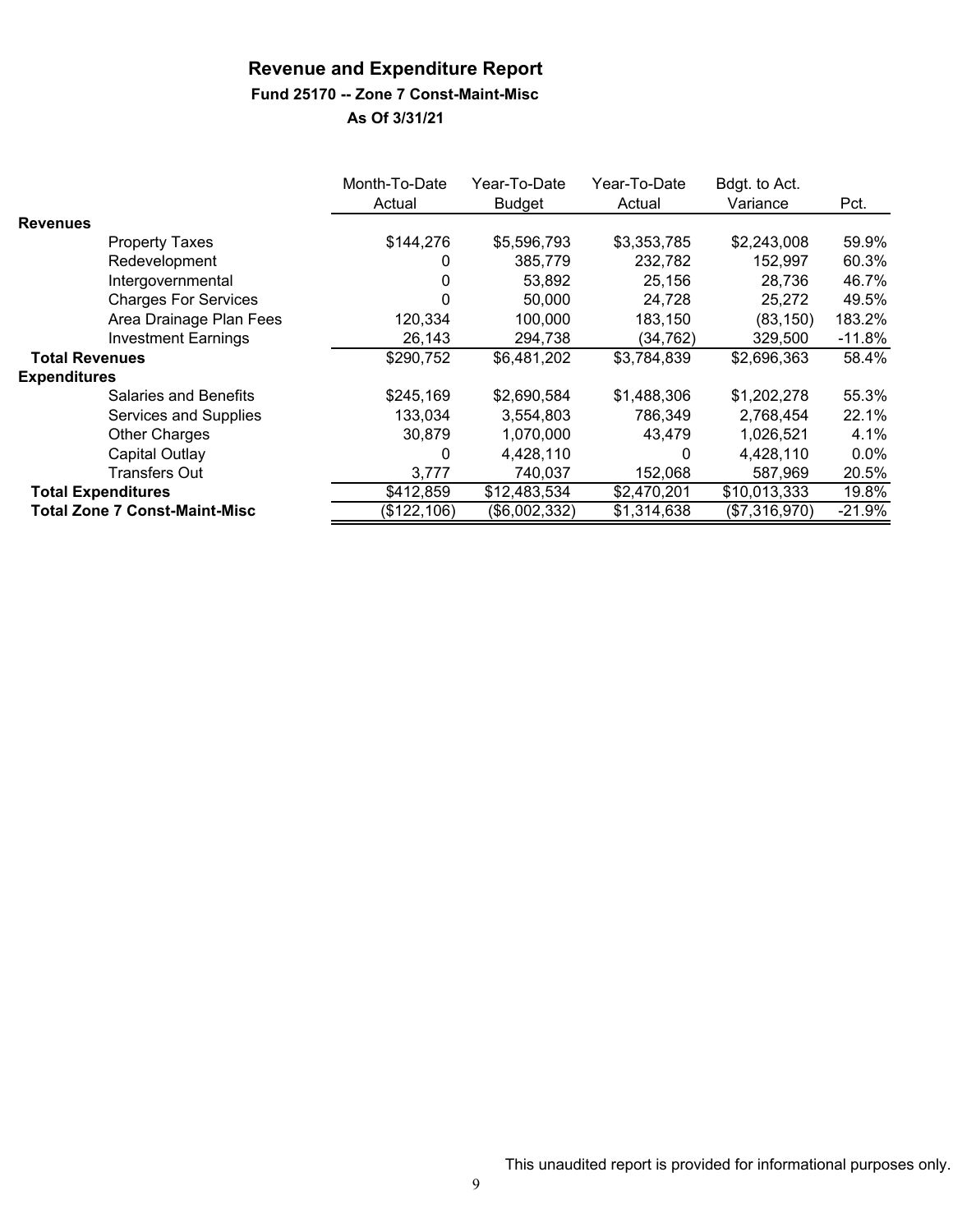# **Revenue and Expenditure Report Fund 25180 -- NPDES White Water Assessment**

|                                           | Month-To-Date<br>Actual | Year-To-Date<br><b>Budget</b> | Year-To-Date<br>Actual | Bdgt. to Act.<br>Variance | Pct.     |
|-------------------------------------------|-------------------------|-------------------------------|------------------------|---------------------------|----------|
| <b>Revenues</b>                           |                         |                               |                        |                           |          |
| <b>Special Assessments</b>                | \$12,445                | \$310,000                     | \$173,448              | \$136,552                 | 56.0%    |
| Intergovernmental                         |                         | 292,906                       | $\Omega$               | 292,906                   | $0.0\%$  |
| <b>Investment Earnings</b>                | 1,993                   | 17,000                        | (2,934)                | 19,934                    | $-17.3%$ |
| <b>Total Revenues</b>                     | \$14,438                | \$619,906                     | \$170,514              | \$449,392                 | 27.5%    |
| <b>Expenditures</b>                       |                         |                               |                        |                           |          |
| Salaries and Benefits                     | \$43,701                | \$354,795                     | \$235,833              | \$118,962                 | 66.5%    |
| Services and Supplies                     | 14,904                  | 309,600                       | 80,431                 | 229,169                   | 26.0%    |
| <b>Other Charges</b>                      | 0                       | 1.000                         | 0                      | 1.000                     | $0.0\%$  |
| <b>Transfers Out</b>                      | 684                     | 50,000                        | 11,472                 | 38,528                    | 22.9%    |
| <b>Total Expenditures</b>                 | \$59,289                | \$715,395                     | \$327,736              | \$387,659                 | 45.8%    |
| <b>Total NPDES White Water Assessment</b> | (\$44,850)              | (\$95,489)                    | (\$157,222)            | \$61,733                  | 164.6%   |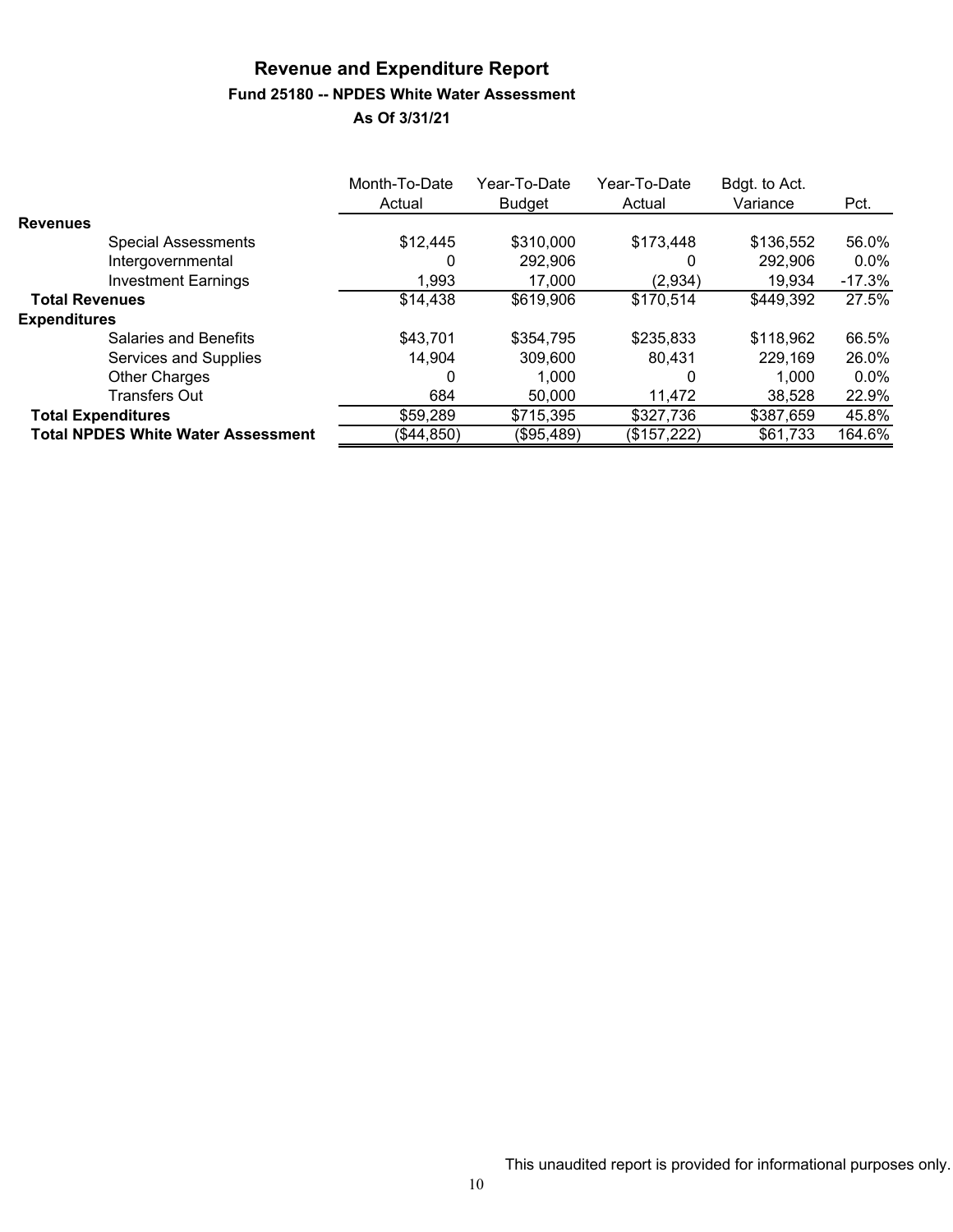# **Revenue and Expenditure Report Fund 25190 -- NPDES Santa Ana Assessment**

|                                           | Month-To-Date<br>Actual | Year-To-Date<br><b>Budget</b> | Year-To-Date<br>Actual | Bdgt. to Act.<br>Variance | Pct.    |
|-------------------------------------------|-------------------------|-------------------------------|------------------------|---------------------------|---------|
| <b>Revenues</b>                           |                         |                               |                        |                           |         |
| <b>Special Assessments</b>                | \$65,385                | \$2,450,000                   | \$1,338,664            | \$1,111,336               | 54.6%   |
| <b>Investment Earnings</b>                | 4,153                   | 100,000                       | (7,699)                | 107,699                   | -7.7%   |
| <b>Total Revenues</b>                     | \$69,538                | \$2,550,000                   | \$1,330,965            | \$1,219,035               | 52.2%   |
| <b>Expenditures</b>                       |                         |                               |                        |                           |         |
| Salaries and Benefits                     | \$126,808               | \$1,108,647                   | \$847,912              | \$260,735                 | 76.5%   |
| Services and Supplies                     | 98,805                  | 1,849,531                     | 774,501                | 1,075,030                 | 41.9%   |
| <b>Other Charges</b>                      | 0                       | 1.000                         | 0                      | 1,000                     | $0.0\%$ |
| Transfers Out                             | 2.064                   | 163,170                       | 35.940                 | 127,230                   | 22.0%   |
| <b>Total Expenditures</b>                 | \$227,677               | \$3,122,348                   | \$1,658,353            | \$1,463,995               | 53.1%   |
| <b>Total NPDES White Water Assessment</b> | (\$158,139)             | (\$572,348)                   | (\$327,388)            | (\$244,960)               | 57.2%   |